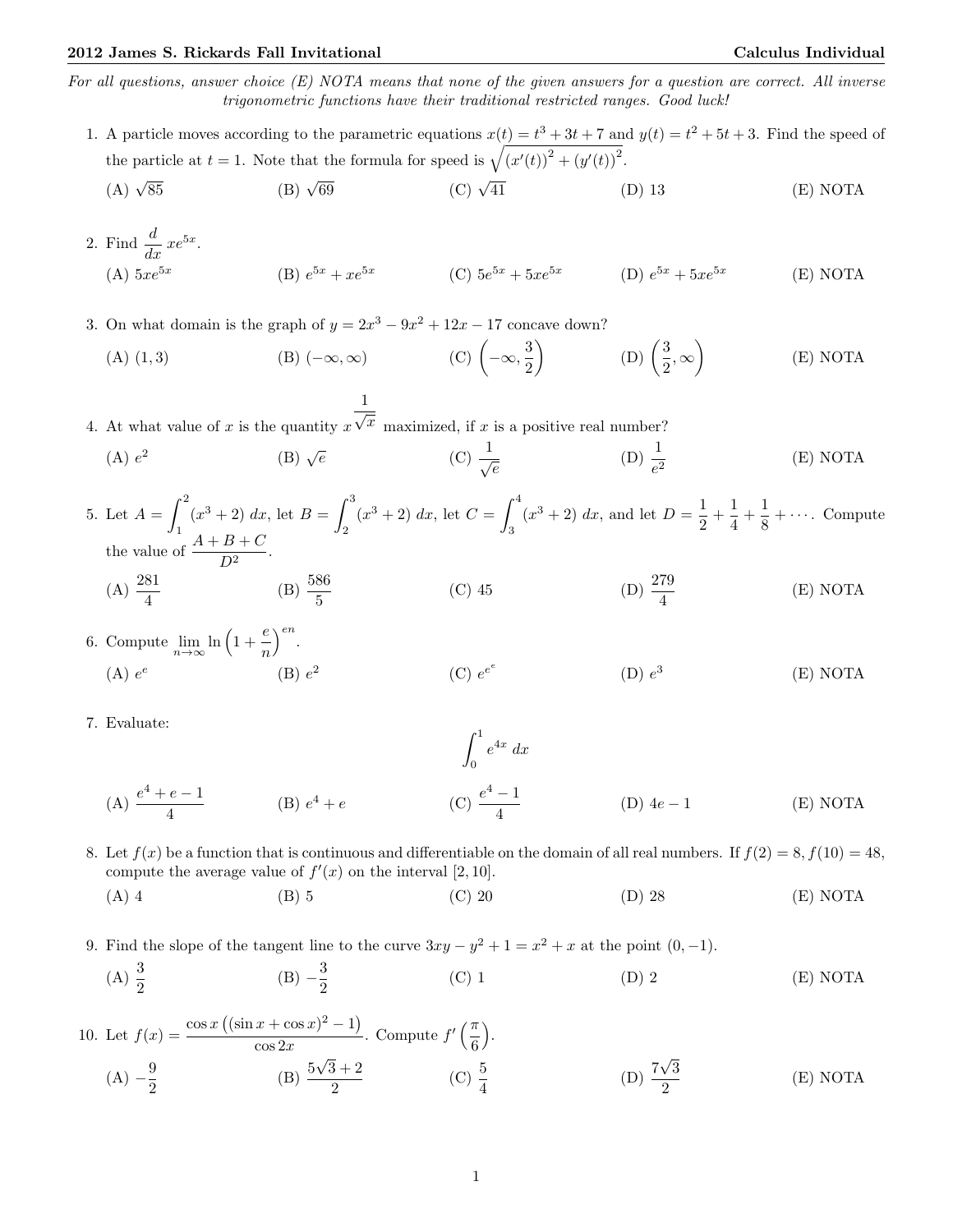11. There is a unique q such that  $\int_{-\infty}^{\infty}$ q 1  $\frac{1}{4+x^2} dx = \frac{\pi}{3}$  $\frac{\pi}{3}$ . The quantity  $q^2$  can be expressed as  $\frac{a}{b}$ , where a, b are positive, relatively prime integers. Compute  $a + b$ . (A) 13 (B) 9 (C) 4 (D) 7 (E) NOTA

12. Find 
$$
\frac{d}{dx} [x^2 + 3x \cdot \ln(x+3) - 2^x]
$$
 at  $x = 1$ .  
\n(A)  $\frac{11 \ln 2 + 16}{8}$  (B)  $\frac{11 \ln 2 - 14}{4}$  (C)  $\frac{16 \ln 2 + 11}{4}$  (D)  $5 - \ln 2$  (E) NOTA

## Questions 13 and 14 deal with the following information:

Let  $g(z)$  yield the area of the triangle such that all three of its vertices lie on the graph  $y = x^2$ , and one of them is at the point  $(0,0)$ , while the other two are the points  $(z, z^2)$  and  $(-z, z^2)$ .

13. Compute:

Z <sup>3</sup> √ 2 2 g(z) dz (A) 154 (B) 146 (C) 77 (D) 73 (E) NOTA

14. Let  $h(z) = g^{-1}(z)$ . What is the value of a such that  $h'(a) = 1$ ?

(A) √ 5  $\frac{1}{2}$  (B) √ 3  $\frac{1}{2}$  (C) √ 5 8 (D) √ 3 9 (E) NOTA

## Questions 15 and 16 deal with the following information:

Questions 15 and 16 deal with the following information.<br>Define a region S to be bounded by  $y = \sqrt{x}$ ,  $y = \sqrt[3]{x}$ , and  $x = 1$ .

- 15. Find the exact area of S.
	- (A)  $\frac{1}{9}$ (B)  $\frac{1}{18}$ (C)  $\frac{2}{15}$ (D)  $\frac{1}{12}$ (E) NOTA

16. Find the volume of revolution when  $S$  is revolved about the x-axis.

(A)  $\frac{\pi}{5}$ (B)  $\frac{\pi}{6}$ (C)  $\frac{\pi}{8}$ (D)  $\frac{\pi}{9}$ (E) NOTA

17. Let  $a_n = \sum_{n=1}^n a_n$  $k=1$  $k^3$ , and let  $b_n = \sum_{n=1}^n$  $k=1$  $nk^2$ . Evaluate the following limit:

$$
\lim_{n \to \infty} \frac{a_n}{b_n}
$$

 $(A) e<sup>2</sup>$  $(B) e^{\frac{3}{4}}$  $\frac{3}{4}$  (C) 2 (D)  $\frac{3}{4}$ (E) NOTA

18. Find the area of the graph of the polar curve  $r =$  $\sqrt{1 + \cos^2 \theta}$ .

(A)  $\frac{3\pi}{2}$ (B)  $\frac{8\pi}{3}$ (C)  $\frac{15\pi}{8}$ (D)  $\pi$  (E) NOTA

19. If  $f(x) = 1 + x + x^2$ , find  $f'(1) + f'(2) + \cdots + f'(10)$ .

(A) 120 (B) 115 (C) 135 (D) 150 (E) NOTA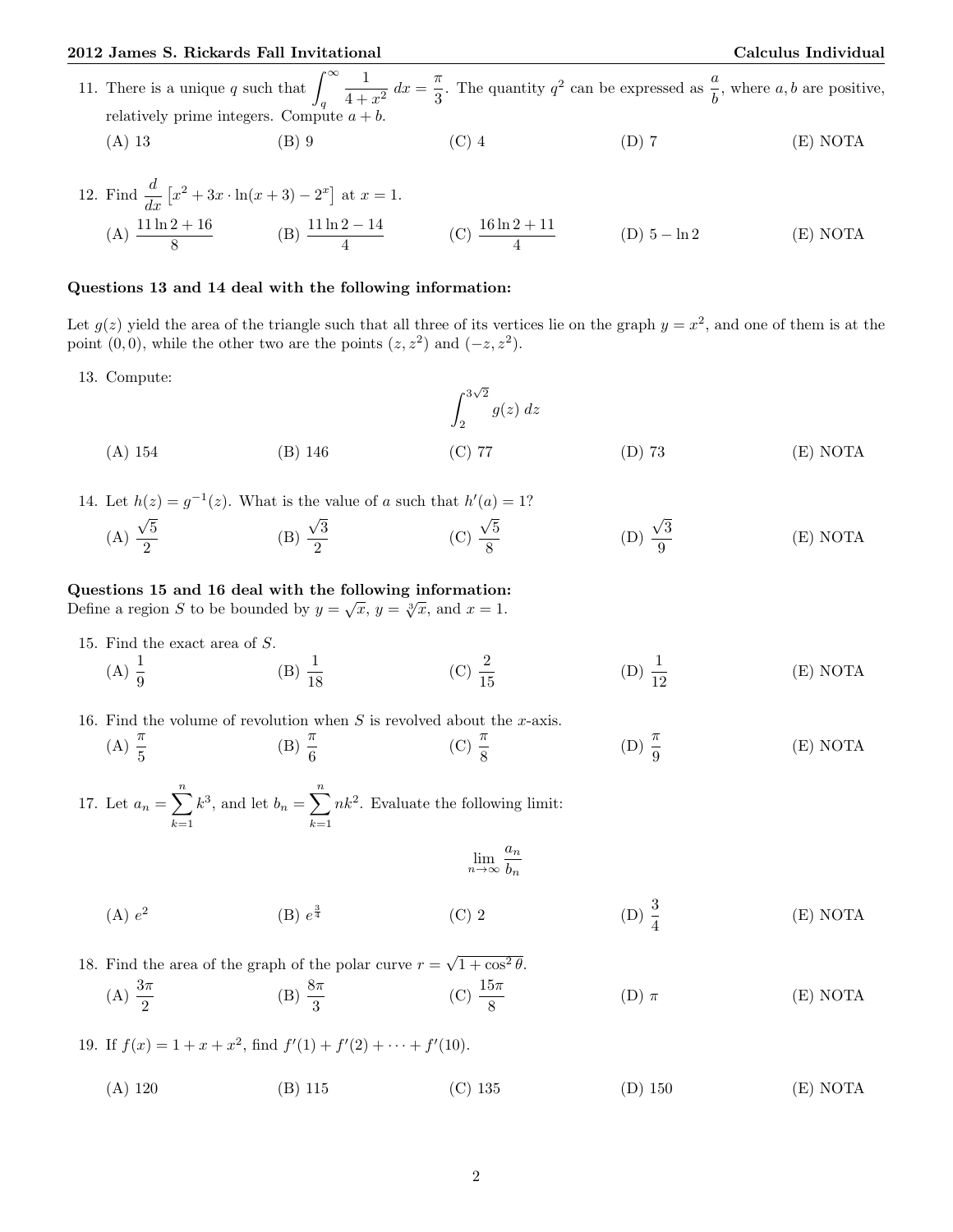20. Evaluate:

$$
\int_{1}^{\sqrt{3}} 12x \tan^{-1} x \, dx
$$

(A) 
$$
6 - 6\sqrt{3} + 5\pi
$$
 (B)  $9 + 2\sqrt{3} - 2\pi$  (C)  $3\pi\sqrt{3} + 2\sqrt{3} - 4$  (D)  $10\pi - 7\sqrt{3} + 4$  (E) NOTA

21. Let  $R(x) = H(5x)S(2x)$ . If  $H(x) = 2x$ , and  $S(x) = x^2$ , compute  $R'(1)$ .

(A) 40 (B) 60 (C) 80 (D) 120 (E) NOTA

22. The velocity of a particle that travels along the x-axis at time t is given by  $v(t) = 3t^2 - 5t$ . When  $t = 7$ , the particle is at  $x = 2$ . Find its position when  $t = 3$ .

(A) −214 (B) 12 (C)  $\frac{9}{2}$  $(D) -120$  (E) NOTA

23. Chico has a cylindrical birthday cake. Unfortunately, it's mutated, and its radius is growing at a rate of 1 units per second, and its height is shrinking at a rate of 2 units per second. When its radius and its height are equal to 9, how fast is its volume changing, in cubic units per second?

- (A) 0 (B)  $32\pi$  (C)  $81\pi$  (D)  $100\pi$  (E) NOTA
- 24. Use the Trapezoid Rule on [1, 3] with four equal subintervals to approximate the value of

$$
\int_1^3 x^2 \ dx
$$

(A)  $\frac{35}{2}$ (B)  $\frac{39}{2}$ (C)  $\frac{35}{4}$ (D)  $\frac{39}{4}$ (E) NOTA

25. Let  $f(x) = x^3 + x + 1$ . Compute  $f'(3) - f'(2)$ .

(A) 15 (B) 3 (C) 2 (D) 17 (E) NOTA

26. Let  $y = f(x)$  be the magnitude of the vector  $\langle 1, 5, 3x \rangle$ . Compute  $\frac{dx}{dy}$  when  $x = -3$ .

(A) 
$$
\frac{\sqrt{107}}{27}
$$
 (B)  $\frac{\sqrt{109}}{29}$  (C)  $-\frac{\sqrt{111}}{31}$  (D)  $-\frac{\sqrt{113}}{33}$  (E) NOTA

- 27. A point is moving along the graph of  $f(x) = x^2 1$ , where  $-1 \le x \le 1$ . At time t (where  $0 \le t \le 2$ ), the point is at point  $(t-1, f(t-1))$ . At time t, let  $f_t(x)$  be the function such that  $f_t(x) = 2(x - (t-1))^2 + f(t-1)$ , and let  $g(t)$  denote the area bounded by  $f_t(x)$  and the x-axis. Evaluate  $g'(\frac{1}{2})$ 2 .
	- (A) √ 2 2  $(B)$  − √ 2 2 (C) √ 6 2  $(D)$  − √ 6 2 (E) NOTA